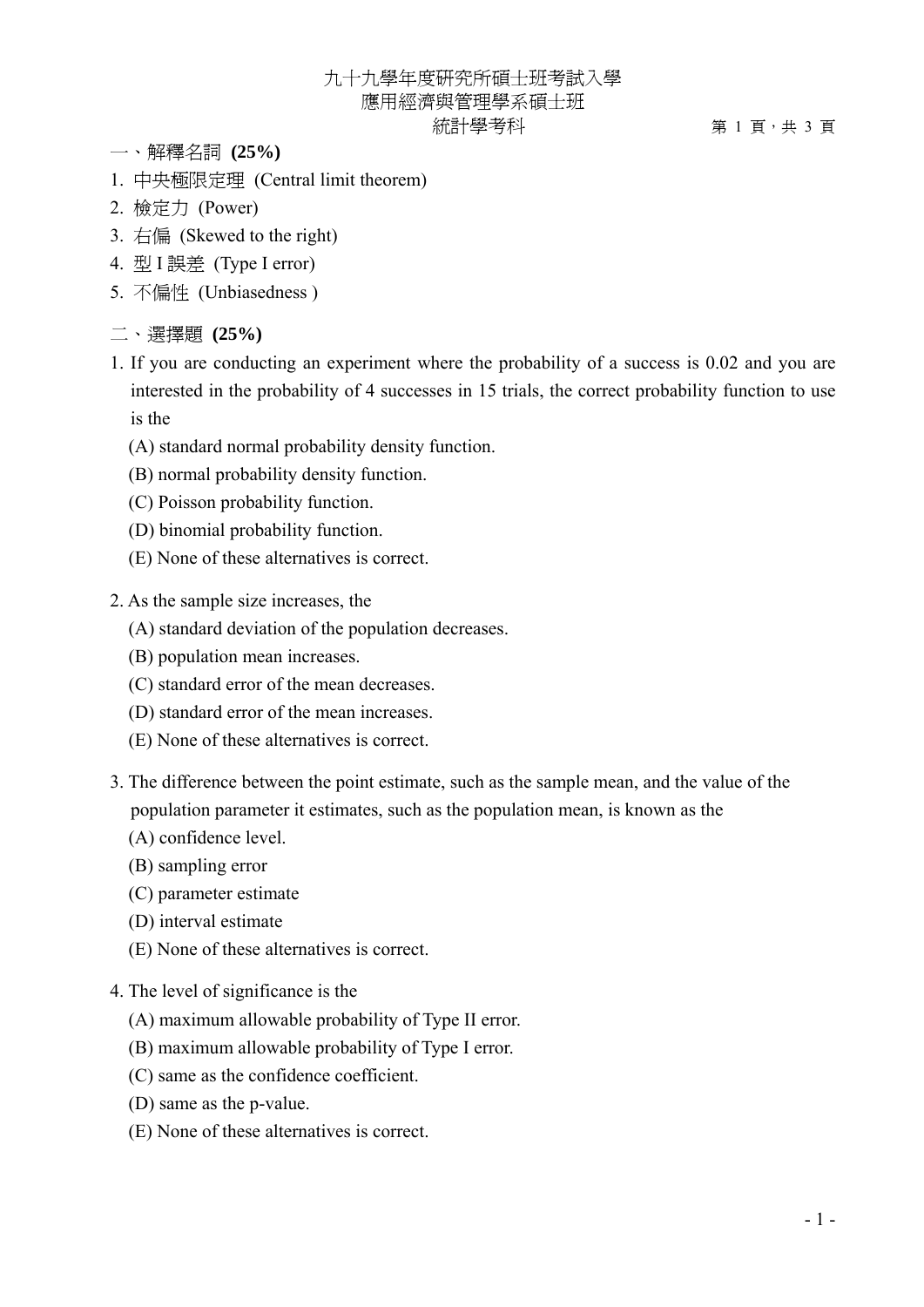## 九十九學年度研究所碩士班考試入學 應用經濟與管理學系碩士班

統計學考科 第 2 頁,共 3 頁

- 5. Which of the following statements is a required hypothesis for developing an interval estimate of the difference between two sample means when the samples are small?
- (A)  $s_1^2 = s_2^2$ 
	- (B)  $\sigma_1^2 = \sigma_2^2$
	- (C) Dependent random samples are selected from the two populations.
	- (D) The means of the two populations must be positive.
	- (E) All of these alternatives are required assumptions.

三、計算題 **(50%)** 

- 1. 宜大民調中心針對某項民生議題進行民意調查,結果估得該議題民眾贊成比例的 95%信 頼區間爲(0.24,0.36),問宜大民調中心此次所使用的樣本數至少取多少個? (10分)
- 2. 蘭陽公司欲瞭解其甲、乙兩條生產線之產品含雜質的變異性,分別自生產線中抽查 8 批 與 10 批產品,得到雜質率之樣本標進差為 0.4744 與 0.2739。現假定雜質率的分配呈常 態,則在顯著水準 0.05 之下,請檢定生產線甲的產品雜質率變異數是否明顯高過於生產 線乙至少 1.5 倍? (10 分)
- 3. 宜大民調中心受某大學的委託,瞭解不同學院之住宿同學對於住宿品質的滿意比例是否 相同,因此由甲、乙、丙、丁四個學院的住宿同學中各隨機抽取 50 人、50 人、100 人、 100 人詢問之,結果分別有 30 人、40 人、60 人、80 人表示滿意,試問在顯著水進 0.05 下,該校四個學院之住宿同學的住宿滿意比例是否相同? (10 分)
- 4. 設估計蘭陽公司的銷售額 Y (單位:萬元)對廣告費用 X(單位:萬元)的線性迴歸模式為  $\hat{\mathsf{y}} = \hat{\mathsf{b}}_0 + \hat{\mathsf{b}}_1$ x;請考慮下列個別情況下,推導出所估計之新參數與原估計參數間的關係。 (1) 若將 Y 值單位改成十萬元時。 (2) 若同時將 Y 與 X 值單位改成千元時。 (10 分)
- 5. 宜大語言中心宣稱某項語言測驗及格比例(P)是低於七成; 現有 40 位同學參加該項測 驗,令 X 表示及格的人數,且統計假設為  $\overline{a}$ ⎨  $\sqrt{ }$  $\lt$ ≥  $H_1$ : P < 0.70  $H_0$ :  $P \ge 0.70$ 1  $\frac{0.1 \leq 0.70}{\Sigma}$ , 又已知拒絕域爲 R:X < 25, 則當 P 為 0.575 時,在該拒絕域之下會產生型 II 誤差的機率為何? (10 分)